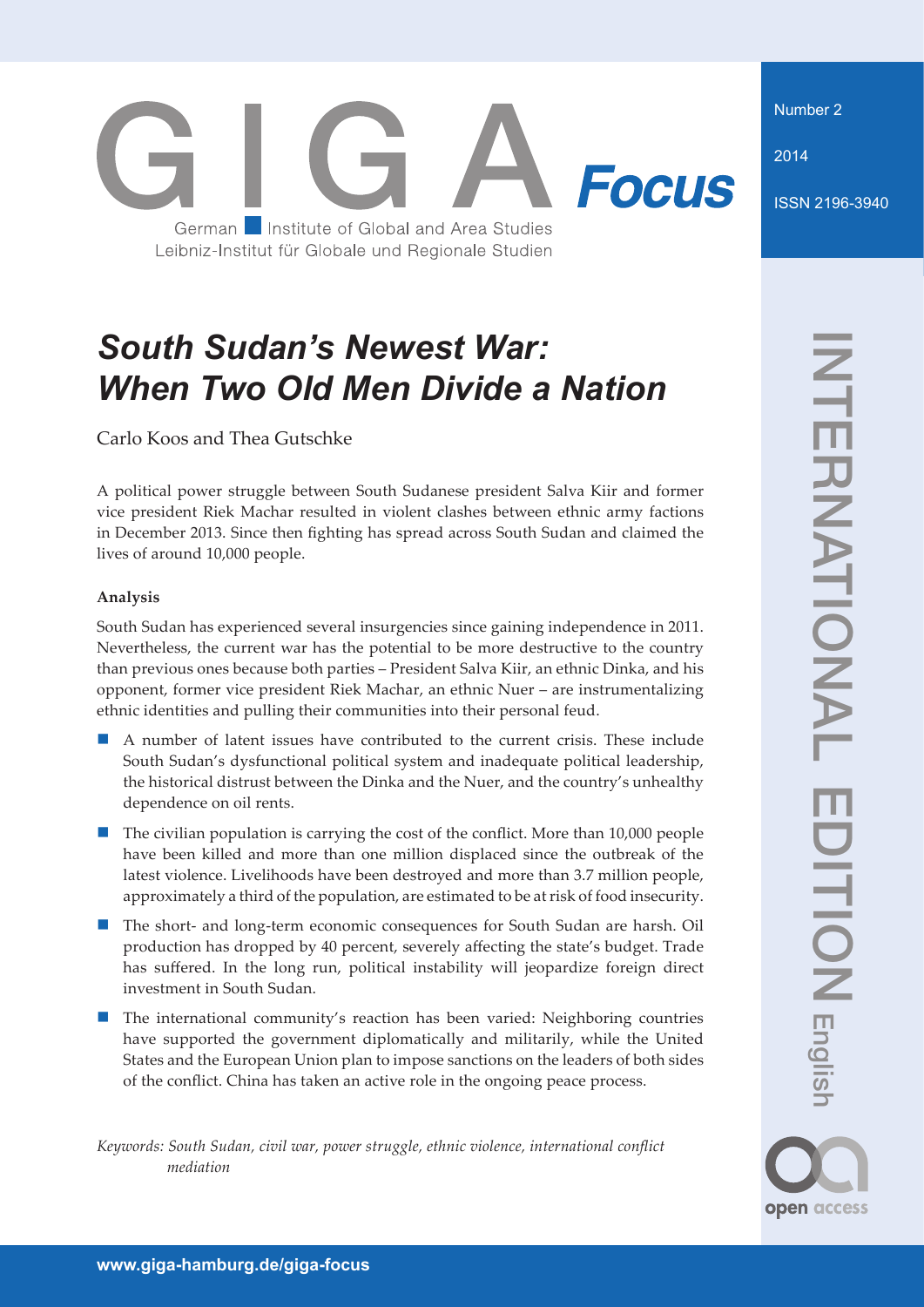#### **Finally Independence and Then War Again**

The recent history of the newest nation on the globe has been troubled. When the South Sudanese voted for independence in 2011, many of them foresaw a future of freedom, peace, development, and prosperity. The international community expected progress, too. Yet since South Sudan's independence in 2012, the world has mostly received bleak news from the country. Reports of ethnic violence, local insurgencies, widespread corruption, the autocratic practices of the dominant Sudan People's Liberation Movement (SPLM), and border conflicts with the country's northern neighbor, Sudan, have been common in the headlines.

The recent political and violent conflict between President Salva Kiir and former vice president Riek Machar, both members of the SPLM, represents a new dimension of instability. The conflict could potentially result in a failed state, an outcome that could destabilize the whole region. This article summarizes how the crisis has evolved and which latent factors have contributed to it. Based on this analysis, it then discusses the humanitarian and economic implications of the conflict, as well as its impact on South Sudan's international relations.

#### **From Internal Power Struggle to Civil War**

#### *The Outbreak of Violence*

The current crisis began in July 2013 when President Kiir sacked his entire cabinet, including his chief rival, Vice President Riek Machar, without giving any reasons. Analysts agree that Kiir's move exposed a power struggle that had been taking place within South Sudan's ruling party, the SPLM. A number of senior SPLM members, including Machar and the SPLM's secretary-general, Pagan Amum, had increasingly viewed Kiir's leadership as autocratic. Kiir's decision was apparently also further driven by Machar's aspirations to run as the SPLM's presidential candidate in the upcoming elections in 2015.

There is a distinct ethnic element to power and politics in South Sudan. President Kiir belongs to the Dinka, the largest ethnic community in South Sudan with 36 percent of the population. Machar belongs to the Nuer, the second-largest ethnic community with 16 percent of the population. Although the power struggle between Kiir and Machar is not an ethnic one per se, it has severe implications for relations between the Dinka and Nuer communities. The ethnic equilibrium in the government – a Dinka as president and a Nuer as vice president – has been widely viewed as an important safeguard to preserve stability between the two largest ethnic communities.

At 10:00 p.m. on 16 December 2013, fighting erupted among the presidential guards in Juba. According to military sources, the fighting started when unexpected changes were made to the guards' deployment. An argument between the groups is believed to have ignited the clash that left approximately 20 dead. Other reports say that fighting broke out after President Kiir ordered the arrest of dissident politicians. Following the initial clash, Kiir accused Machar and other SPLM officials of attempting a coup against his government – which Machar denied. Several government officials were arrested for their alleged links to the violence, including Pagan Amum. Machar fled Juba for Jonglei State. In the following days, targeted ethnic killings of civilians took place in Juba, illustrating the immediate ethnic implications of the political power struggle between Kiir and Machar.

During the days and weeks after the clashes erupted in Juba, heavy fighting between army units loyal to the government and rebel forces loyal to Machar spread to the states of Jonglei, Unity, Central Equatoria, and Upper Nile. Machar had the support of 10,000 recent army deserters and a number of local militias. Among the latter was the White Army, which consists of approximately 25,000 armed Nuer youth. The fact that 10,000 troops broke rank demonstrates that almost 10 years of security sector reform in South Sudan have failed to address ethnic fragmentation within the South Sudanese army.

In December 2013, rebels held the strategically important towns of Bor, Bentiu, and Malakal. The latter two are particularly important hubs for the oil industry. Using aerial bombardment (allegedly carried out by the Ugandan army), the government was able to regain control of Bor and Bentiu. Control over Malakal and Bentiu has shifted between rebel forces and government troops several times since the end of 2013. While the army has secured a number of strategically important targets such as major towns and oil infrastructure, the rebels have retreated into the bush and started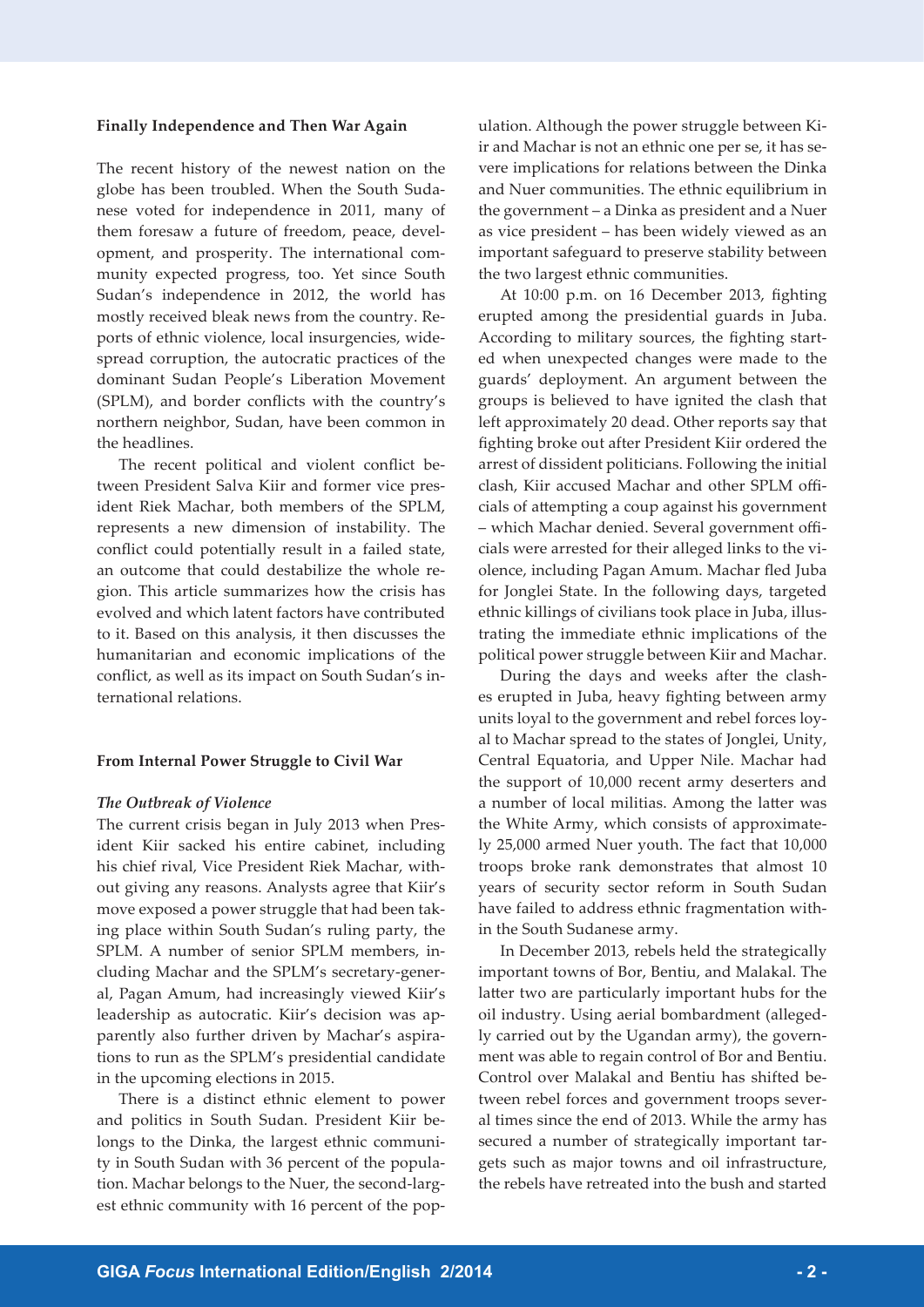attacking government troops using guerilla tactics (International Crisis Group 2014, HIIK 2013).

#### *Failed Cease-fires*

After fighting broke out in December 2013, the Intergovernmental Authority on Development (IGAD), a regional association of states including Ethiopia, Kenya, South Sudan, and Uganda, quickly mandated three envoys to broker a peace deal between Kiir and Machar. Under the auspices of IGAD, the warring parties signed a cease-fire deal on 23 January 2014. This deal has, however, been violated on several occasions since.

On 10 April 2014, four months after the outbreak of violence, Machar's spokesman announced that the rebels were planning to establish a nationwide rebel government intended to "collectively and adequately address the current concerns on peace, security as well as humanitarian situation in the country" (*Sudan Tribune*, 10 April 2014). Whether or not the rebels will achieve influence in all of South Sudan's 10 states is debatable. Yet their aspirations are of a new quality and dimension. Other insurgencies since South Sudan's independence have been limited to certain areas (George Athor in Jonglei State, Gatluak Gai in Unity State, etc.). They have been instigated by renegade army officers who aimed to increase their bargaining power and obtain a better post in the national army. In other cases local rebellions have been a response to election defeats. In these cases the rebel leaders have generally been bought off with lucrative government or army posts.

Further peace talks between Kiir and Machar, mostly about the destiny of four former senior government officials, including sacked SPLM secretary-general Pagan Amum, were still stalled as of the end of April. On 9 May, after the four detainees had been released from prison and in response to international pressure to end the ethnic violence, Kiir and Machar agreed on a one-month cease-fire and signed a peace deal. Yet only hours after signing, each party accused the other of attacking its opponent's troops in several locations.

In general, both Kiir and Machar have demonstrated relatively little desire to reach a compromise during the peace talks. Despite the fact that thousands of civilians have been killed in recent violence and almost one million people remain displaced, they have been unwilling to overcome their largely interpersonal dispute.

Machar's motives go beyond private benefits for him and his support base. Machar had a major dispute about leadership and democracy within the SPLM with Kiir's predecessor, John Garang, in 1991. He has brought this emotional and ideological baggage into the current conflict and the accompanying peace process; he wants to see change at any cost in what is widely perceived as a Dinka-dominated government. These factors promise to severely hamper reconciliation efforts with Kiir.

#### **Factors Fueling the Current Crisis**

The current political crisis and the armed conflict between the government and rebel forces loyal to Machar can be partly explained by the personal motives of and struggle between Kiir and Machar. However, there are a number of additional factors that have contributed to the current civil war that go beyond these two actors' individual decisions.

#### *A Dysfunctional Political System*

Formally, the South Sudanese state is well designed. It features a classic division of powers (legislative, executive, and judicial branch), and the federal design takes into account the cultural and regional differences within South Sudan and – in theory – delegates substantial decision-making power to the federal states. The fact is, however, that the South Sudanese central state is largely under the control of the former rebel movement, the SPLM. Former SPLM officers or persons loyal to the group occupy most senior positions in all branches of the state, including the subnational levels. Formal qualifications have rarely been the key criteria for obtaining a specific government position, and the state's performance has suffered as a result. The SPLM's informal networks have sidelined the formal democratic institutions and processes provided through the South Sudanese constitution, which has reduced the population's confidence in the state. The result is a weak state with limited institutional capacity, a lack of legitimacy, and an unhealthy symbiosis between the armed forces, the government, and the state (Koos 2014).

### *Old Men Facing New Challenges*

President Kiir and former vice president Machar were decorated generals during the civil war with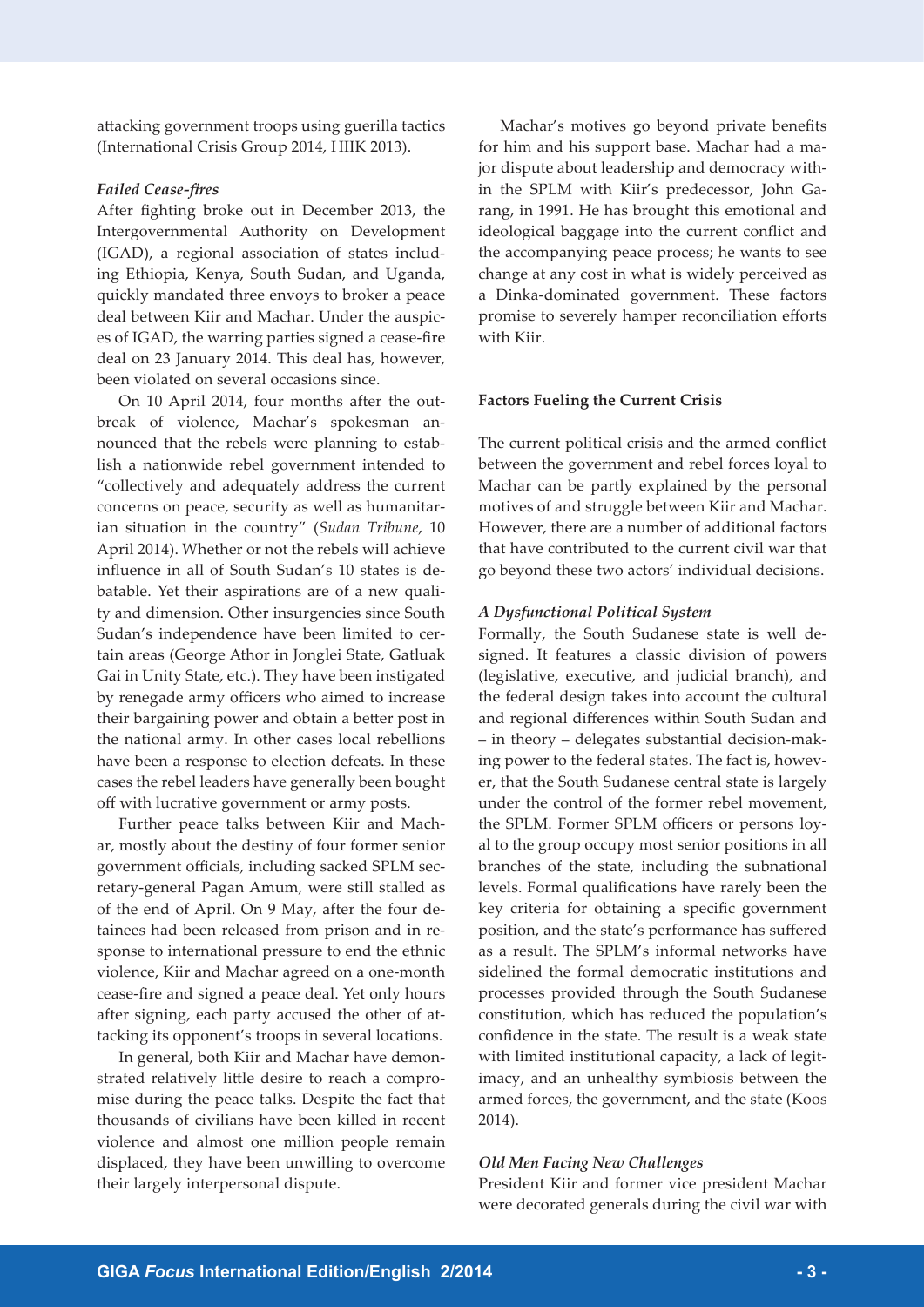the central government of Sudan. Under their leadership, rebels controlled most of the South Sudanese territory – apart from garrison towns and strategic oil fields. These experiences deeply shaped these men's leadership style and the way they deal with conflict.

The challenges faced by South Sudan following the signing of the Comprehensive Peace Agreement (CPA) in 2005 demanded fundamentally different skills. The political leaders were given the task of building a state, with the assistance of the international community. This involved not only creating state institutions but also developing a national identity and reconciling a divided population. In a nation with dozens of ethnic groups and deep-seated ethnic identities, this required that the leaders bring these groups together and facilitate the creation of a South Sudanese identity that transcended ethnic boundaries.

## *Historical Distrust between the Dinka and the Nuer*

Although the Dinka and the Nuer fought side by side against the government in Khartoum for decades, their relationship has been ambivalent. In 1991, internal leadership struggles between late SPLM leader John Garang (Dinka) on the one side and his deputy, Riek Machar (Nuer), and Lam Akol (Shilluk) on the other led to a split within the SPLM. Machar and Akol created the SPLM-Nasir faction. The major blowback for the SPLM (Dinka) was not only that a large faction of its troops broke away in a critical phase of the war, but also that the SPLM-Nasir faction switched sides to ally with the central government in Khartoum. After becoming Khartoum's new proxy in the civil war, the SPLM-Nasir, consisting mainly of Nuer fighters, killed at least 2,000 Dinka civilians in the town of Bor, in what was known as the Bor massacre, on 15 November 1991. Even though this happened almost a quarter of a century ago, the event remains present in the collective memory of the Dinka and the Nuer and has the potential to fuel resentment in the current struggle.

## *Oil Rents Sponsor the Government's Underperformance*

Governments that depend largely on income from natural resource extraction often face a dilemma, popularly known as the "resource curse." This applies by and large to South Sudan, which has the most oil-dependent budget in the world. Governments that do not depend on their citizens' taxes and by extension on their citizens' goodwill tend to do a poor job at policy making, the provision of public goods, and development policy. This has been true in South Sudan. The government has largely failed to improve the population's living conditions and appears to be much more concerned with internal competitions about rent-seeking and access to resources and power.

The government's poor performance and its underprovision of public goods is particularly critical in the federal states of Jonglei, Unity, and Upper Nile. Chronic insecurity in recent years has also hampered development efforts in these areas and increased the population's dissatisfaction with the government.

## **Impacts of the Civil War**

The current violence, which has now lasted five months, has severely deteriorated the humanitarian and economic situation in South Sudan and in its neighboring countries.

### *Humanitarian Crisis*

Since fighting erupted in Juba in December 2013, seven out of South Sudan's 10 states have been affected by the violence, which has left an estimated 10,000 people dead and over one million displaced (UNHCR 2014). Large parts of the South Sudanese population have faced atrocities, displacement, and food shortages. As of the beginning of May, fighting and food insecurity had forced more than 400,000 people to flee to neighboring countries. Up to 100,000 South Sudanese refugees had entered each of Ethiopia and Uganda. Yet most of the people fleeing their homes have remained within South Sudan's borders. Approximately 80,000 of the more than 800,000 internally displaced persons have sought shelter within local bases of the United Nations Mission in South Sudan (UNMISS). However, even these supposedly safe camps have come under attack, and people seeking refuge have been targeted and killed.

UN agencies and international nongovernmental organizations are trying to help the 3.7 million people – one-third of the entire South Sudanese population – at high risk of severe food insecurity. At the beginning of April, the World Food Programme announced plans to supply the population of South Sudan's remote areas with about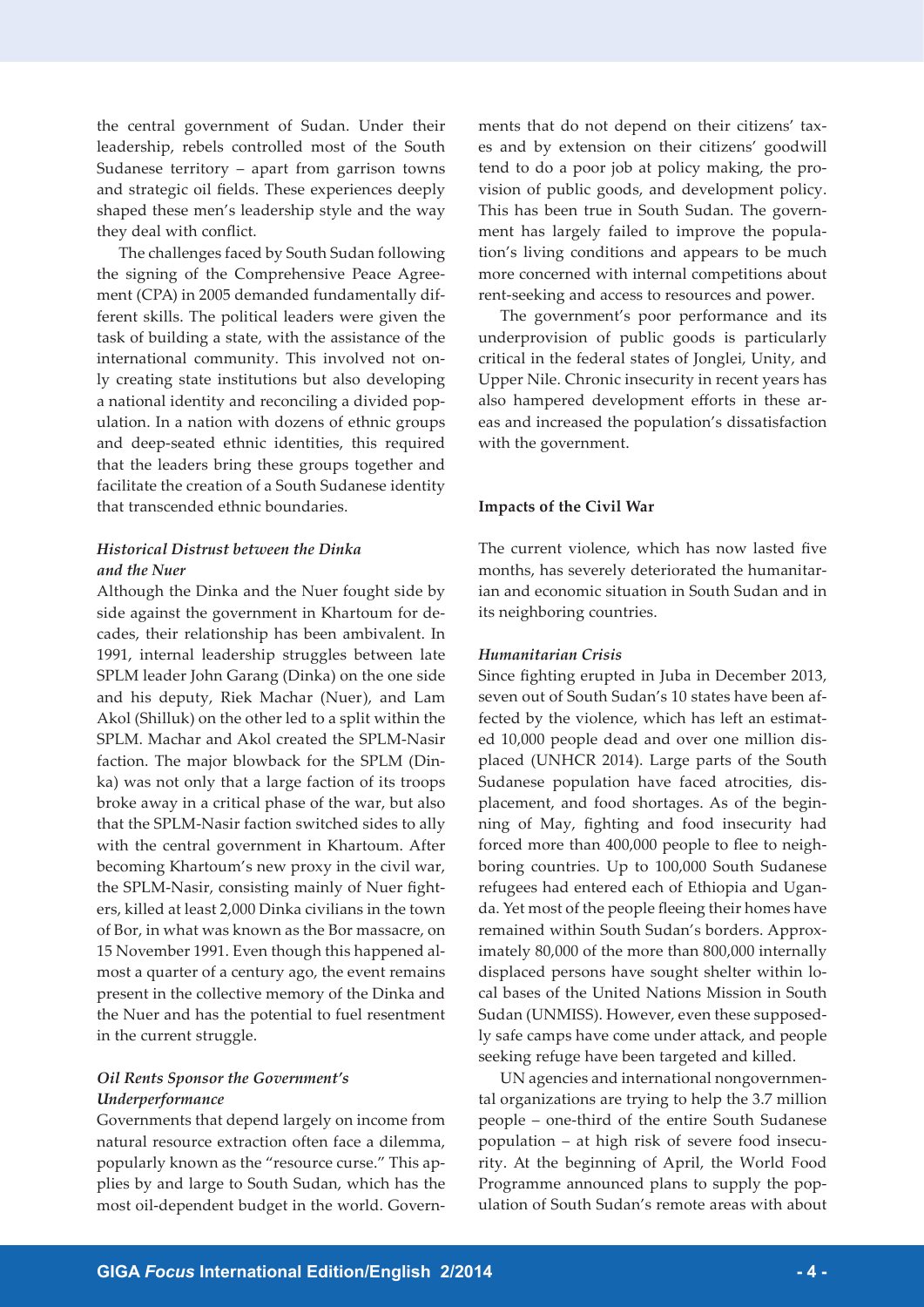30,000 tons of food. By 14 April 2014, it had provided food assistance to almost 600,000 displaced South Sudanese (World Food Programme 2014). However, the government has partly stalled or blocked humanitarian aid supplies. It has also restricted UNMISS patrols and helicopter operations. Hence, the humanitarian situation remains dramatic, and it is the civilians who are suffering most from the crisis.

## *Economic Consequences: A Setback for Regional Economic Development*

Although it is difficult to quantify the decline in South Sudan's output that has resulted from the conflict, severe economic effects have become increasingly apparent, and the country's fiscal position has deteriorated as government revenues have decreased. This has resulted in budgetary constraints and the abandonment of government plans to increase investment.

The disruption of oil production due to the violence has had the largest economic impact, as 98 percent of the government's income stems from the oil industry. When fighting spread to the oilrich states of Jonglei, Unity, and Upper Nile, the already-reduced oil output decreased by a further 40 percent since oil-field technicians were either evacuated or fled the troubled areas. Production in the Upper Nile and Unity states declined particularly steeply, with the latter recording a loss of output of about 50,000 barrels per day (b/d) as oil fields were shut down in January 2014. While this drop represented approximately half of Unity State's usual capacity, production in Upper Nile was not as heavily affected. Nevertheless, the output from Upper Nile's blocks 3 and 7, the two most productive blocks in South Sudan, decreased from about 200,000 b/d to approximately 160,000 b/d.

At the same time as the country's oil income has declined, the costs incurred by the conflict have eroded the small funding reserves accumulated since oil exports were resumed in summer 2013. For instance, in February 2014 the country's legislative assembly approved a supplementary budget of 749 million South Sudanese pounds (254 million USD) to cover the costs generated by the conflict.

The impact of the drop in oil production has not been limited to South Sudan: Oil transit fees and money from a transitional financial arrangement constitute an important source of income for Sudan. China, the biggest investor in South Sudan's oil fields and the main purchaser of its crude oil, also felt the fallout from the crisis as oil companies such as the state-owned China National Petroleum Corporation and Sinopec were forced to evacuate their workers from fields in Unity State.

The violence has also made subsistence farming impossible or considerably more difficult for large parts of the population, thus leading to famine. Furthermore, day-to-day commercial activity in South Sudan has been disrupted, and thousands of foreign workers from neighboring countries have returned home. Several thousand Ugandans working in South Sudan's construction and service sector have left. This has also affected Ugandan society, as remittances from Ugandans working in South Sudan are an important source of income for their families back home. Since 2006, South Sudan has bought 20 percent of Uganda's export goods, making it Uganda's largest customer. The increased insecurity and instability in South Sudan has thus had a devastating impact on the Ugandan economy.

The violence and instability have also affected the small traders and large firms of Kenya, South Sudan's other, growing trade partner. Approximately 20,000 (of 27,000) Kenyans have returned home already, including small traders who have lost stocks and assets. In 2012, Kenyan exports to South Sudan were valued at 209 million USD. Shipments to and from South Sudan accounted for approximately 12 percent of transit traffic at the Mombasa port, an increase of 83.8 percent over 2011. Due to the violence, exports to South Sudan have dropped off, since cargo bound for the country cannot be transported. Large Kenyan firms including banks, road freight companies, and clearing agents have temporarily suspended their work in South Sudan. In 2012, Kenyan banks withdrew approximately 47 percent of their nondomestic profits from the South Sudanese market. Before the outbreak of the current conflict the Kenya Commercial Bank (KCB) had announced plans for further expansion, and the Central Bank of Kenya had held talks to establish an official exchange rate with South Sudan. However, the KCB has since closed three of its 22 branches in South Sudan in response to the violence.

The conflict has also impacted regional economic and political integration. For instance, it has eroded South Sudan's previously slim chance of being admitted to the East African Community in 2014. It has also jeopardized the 20 billion USD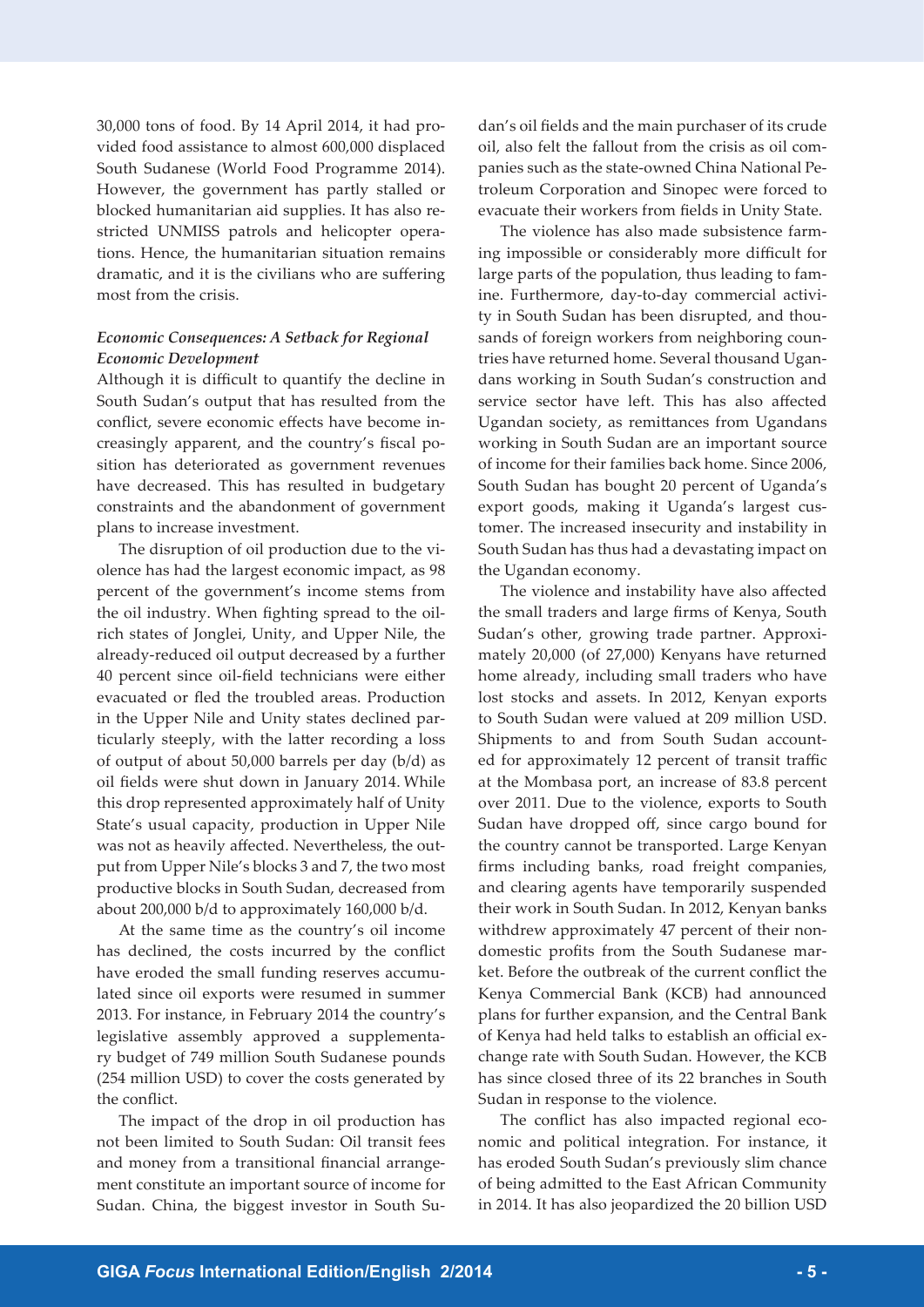Lamu Port-South Sudan-Ethiopia Transport Corridor (LAPSSET) project between Kenya, Ethiopia, and South Sudan, which is to develop a new port in Lamu, Kenya and an oil pipeline from South Sudan. Fighting has already delayed the signing of the agreement on the oil pipeline, which was scheduled for December 2013. If South Sudan drops out entirely, this will impact the project's potential profitability since South Sudan has the major share of oil deposits.

While South Sudan was able to attract somewhat more foreign investment after the resumption of oil exports in mid-2013, the renewed uncertainty about oil production as well as the insecurity and political instability are likely to discourage major foreign investment in the near future. All in all, the conflict is a significant setback for regional integration and development.

## *Foreign Response: Futile Attempts to Contain the Humanitarian Crisis and Resolve the Political Struggle*

Given the conflict's economic impacts and the security and stability risks resulting from the proliferation of small arms in South Sudan's neighbor countries, many external political actors are very interested in securing a cease-fire and settling the conflict. However, these actors are proceeding in very different manners.

Uganda, which views the continuing conflict as threatening its northern regions with instability, has sent troops to support the South Sudanese government militarily. The Sudanese government in Khartoum shares South Sudan's interest in maintaining the stability of and control over the oil fields. However, there is a lack of mutual trust between the two countries. Nevertheless, Sudan has provided cautious support and agreed to send 900 oil-field technicians. Kenya and Ethiopia have supported attempts at conflict settlement through diplomatic means. For instance, Kenyan president Kenyatta and Ethiopian prime minister Desalegn met with Kiir on 26 December 2013 in Juba and have also promoted the cease-fire efforts within the framework of the IGAD. The IGAD-led mediation process, which has already held several negotiations, has been supported not only by IGAD member states but also by development partners and the wider international community. US Special Envoy Donald Booth and EU Special Representative Alexander Rondos – and even the Chinese foreign minister, Wang Yi – attended the cease-fire talks in Addis Ababa. Although China is the most important investor in the South Sudanese oil industry and the largest buyer of its oil, South Sudan is a rather small investment and oil source for China. Wang Yi's attendance at the peace talks is an unusually active stance for Chinese standards, since China normally pursues a strategy of noninterference in other countries' internal affairs. China's approach indicates that the current crisis threatens its interests in South Sudan.

The IGAD members Ethiopia, Uganda, Sudan, Kenya, Djibouti, and Somalia have provided support for monitoring mechanisms and peacekeeping troops, increasing the probability of even greater regional involvement in South Sudan's conflict: In order to restore stability, IGAD decided on 13 March 2014 to establish a Protection and Deterrent Force as part of the IGAD Monitoring and Verification Mechanism. This force deployed troops from Kenya, Ethiopia, Rwanda, Burundi, and Djibouti to protect vital installations, including oil fields, in South Sudan. South Sudan also called on Zimbabwe to support IGAD in this attempt. In April 2014, IGAD officially began monitoring the January 2014 cease-fire, deploying military forces to Bor, Bentiu, and Malakal and establishing a joint technical committee. The latter comprises representatives of the two warring parties, IGAD, the African Union, the UN, and other states backing the peace process and is designed to supervise the monitoring of the cease-fire. However, questions about its mandate, composition, and funding remain undecided.

In order to resolve the South Sudanese conflict politically, IGAD, Ethiopia, and South Africa facilitated the formation of an internal SPLM reconciliation forum at the beginning of April 2014. The African Union established a Commission of Inquiry to investigate human rights violations and other crimes committed since the violence broke out.

As stated above, nonregional international actors such as UN agencies and international nongovernmental organizations have also provided aid and assistance to the people affected by the violence. On 27 December 2013, the UN-MISS reinforcement troops, already mandated before the eruption of the latest political crisis, arrived in South Sudan. On 3 February 2014, the UN launched an appeal for 1.27 billion USD to fund the various aid agencies and organizations. However, the UNMISS has been undermined by interference on the part of the South Sudanese govern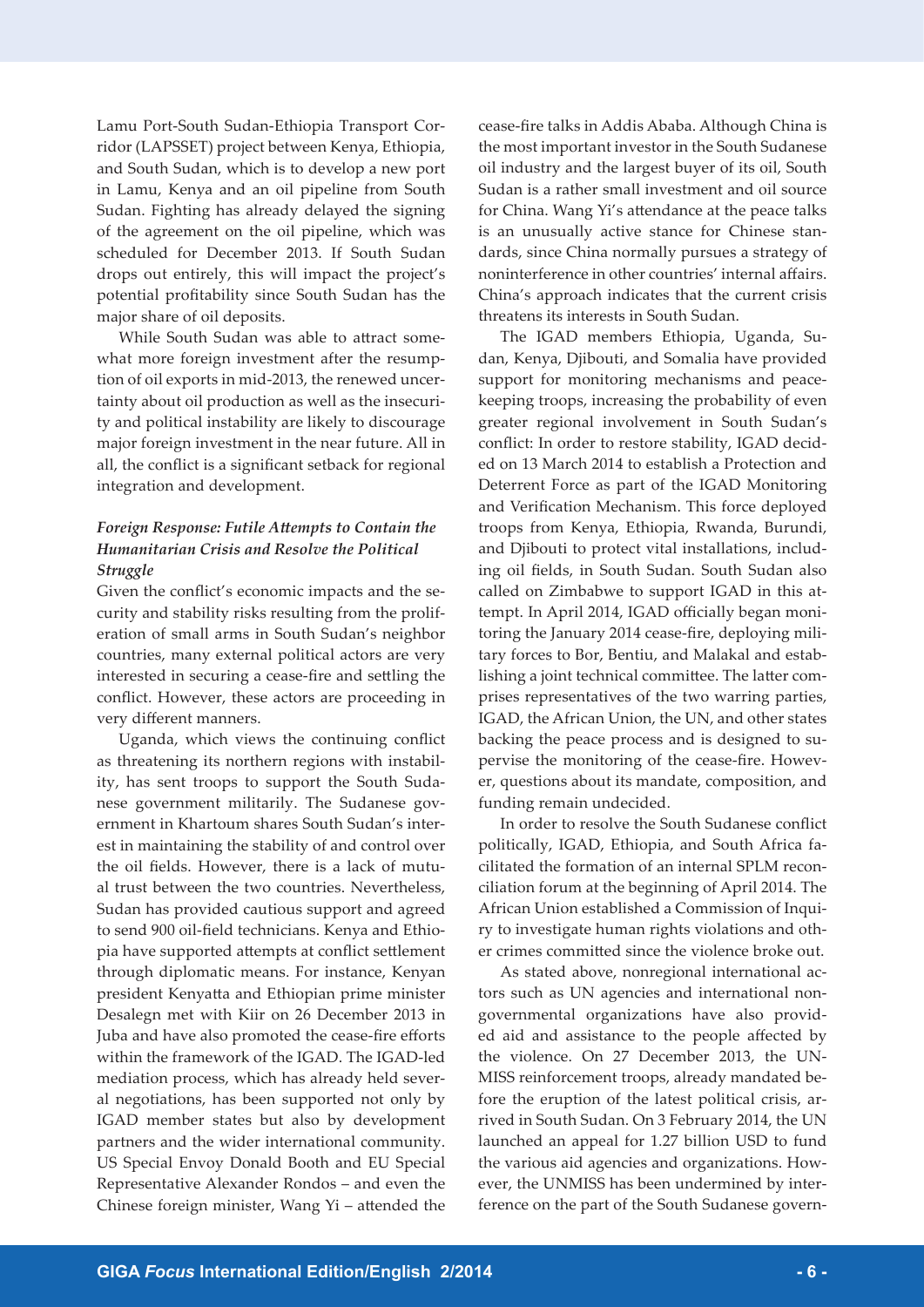ment. Not only has the latter impeded aid supplies as well as UNMISS patrols and operations, but it has also hampered UN actions through negative media reports, anti-UN demonstrations, and the harassment of UN staff. This has resulted in a new low in relations between the South Sudanese government and the UN.

Finally, several states from outside eastern Africa have made attempts at conflict resolution. In March 2014, the United States, Norway, the United Kingdom, and the EU threatened to impose sanctions on the South Sudanese government and the Machar rebels if they continued to undermine the peace process by not engaging constructively in the IGAD-led mediation and by not complying with the cease-fire. The threats were dismissed by the South Sudanese government as an interference in its internal affairs and thus a violation of the state's sovereignty. However, as the largescale violence continues to destroy the country and its society, further UN Security Council members have also considered sanctions. Although the US has authorized targeted sanctions such as visa bans and the seizure of assets, none have yet been imposed.

The external political actors' reactions to the South Sudanese crisis have varied in type and scope. However, the government and the rebels have obstructed both the direct attempts of aid organizations to alleviate suffering and contain the humanitarian crisis and the diplomatic attempts of international organizations and single states to promote the peace process and resolve the political conflict. At the same time, South Sudan's economy and society are becoming increasingly unstable.

Overall, the power struggle between President Kiir and former vice president Machar has dragged South Sudan into a new, serious crisis in which the civilian population is bearing the brunt of the consequences. Neighboring countries are supporting the South Sudanese government both politically and militarily, and IGAD and the international community have increased diplomatic pressure on Kiir and Machar to achieve a peace agreement. However, the two have demonstrated little desire to overcome their personal feud and settle the conflict. It is increasingly apparent that South Sudan's current political leaders are unable and unwilling to deliver what the nation needs most urgently: peace, development, and unity.

## **References**

- HIIK, Heidelberg Institute for International Conflict Research (2013), *Conflict Barometer, South Sudan (SPLA defectors)*, online: <http://hiik.de/de/ konfliktbarometer/pdf/ConflictBarometer\_2013. pdf>, 64.
- International Crisis Group (2014), *South Sudan: A Civil War by Any Other Name*, Africa Report No 217, online: <http://www.crisisgroup.org/~/ media/Files/africa/horn-of-africa/south%20 sudan/217-south-sudan-a-civil-war-by-any-other-name.pdf>, Brussels.
- Koos, Carlo (2014), South Sudan Country Report, in: Bertelsmann Stiftung (Hrsg.), *Transformation Index BTI 2014*, online: <http://www.bti-project. org/fileadmin/Inhalte/reports/2014/pdf/BTI%20 2014%20South%20Sudan.pdf>, Gütersloh: Bertelsmann Stiftung.
- UNHCR (2014), *South Sudan Situation. Information Sharing Portal*, online: <http://data.unhcr. org/SouthSudan/rssreader.php?FeedId=1>, Juba, Geneva.
- World Food Programme (2014), *Special Focus South Sudan,* online: <http://www.wfp.org/content/ south-sudan-special-focus>.